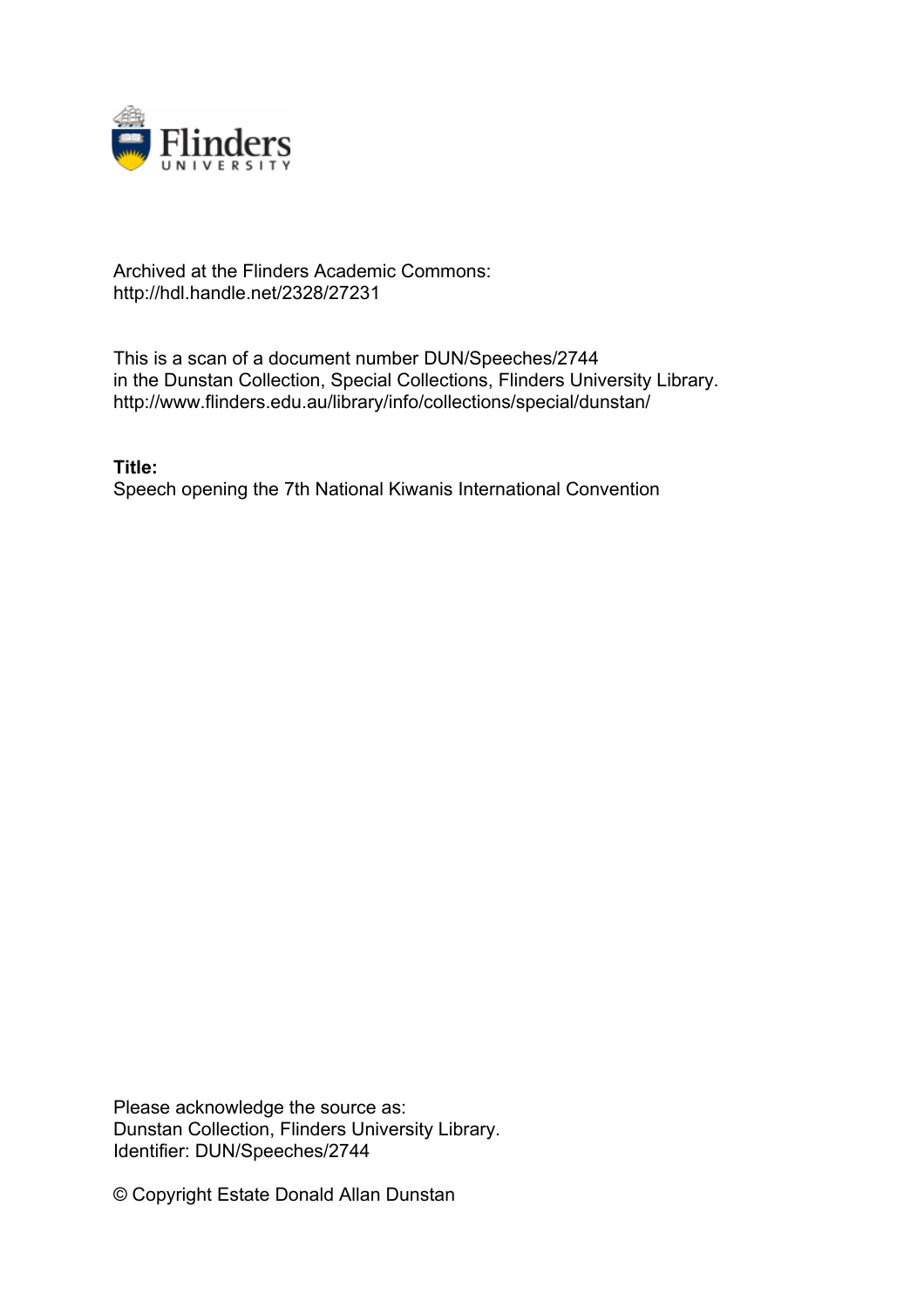$\cdot$  SPEECH BY THE PREMIER OF SOUTH AUSTRALIA, DON DUNSTAN, OPENING THE 7TH NATIONAL KIWANIS INTERNATIONAL CONVENTION - 22.8.75

*51-*

**3.T H** 

MR. PURBRICK, MR. AND MRS. DAVIS, THE LEADER OF THE OPPOSITION, PARLIAMENTARY COLLEAGUES, YOUR WORSHIP, LADIES AND GENTLEMEN:

Thank you for inviting me here this afternoon.

I am pleased to be able to open this Convention for a number of reasons.

One of these is a purely Governmental one. For some five years we have, in South Australia, been very consciously promoting this 5tate - and . Adelaide especially  $-$  as a leading venue for national conventions. The size of Adelaide, its theatres, auditoria and general convention facilities, together with the proximity to the city of major tourist attractions, make it ideal for such activities.

And we have had singular success in this programme. Since the establishment of a State Government supported Convention Bureau three years ago, some three hundred conventions have been held here, massively boosting our State tourist income. Planning and booking for the next five years indicates a rapidly expanding awareness of what the State has to offer already one hundred major conventions have been booked.

 $^\prime$ However, enough of the convention business.  $\,$  My reason for mentioning it basically relates to the fact that many of you are from other 5tates and a number of you are from other countries. I trust that all of you will enjoy your visit to Adelaide and surrounding areas.

My main reason for being glad to be here is that I have this opportunity to talk of the role of service organisations, such as yours, in modern industrial communities. They are, in many respects, vitally important to the overall health of the community. Service organisations provide activit  $\cdot$  that constantly reinforce or assist areas of social need that cannot properly be reached by Government and ether more formally structured community organisations. (For instance, there is no way for Government to provide many of the essential services needed by pensioners living alone.) In addition, the self-help tradition in our communities  $h \in \mathbb{R}$  led to the development of many hospital and medical and retirement activities outside the framework of Government services. Eventually, of

Dunstan Collection, Special Collections, Flinders University Library.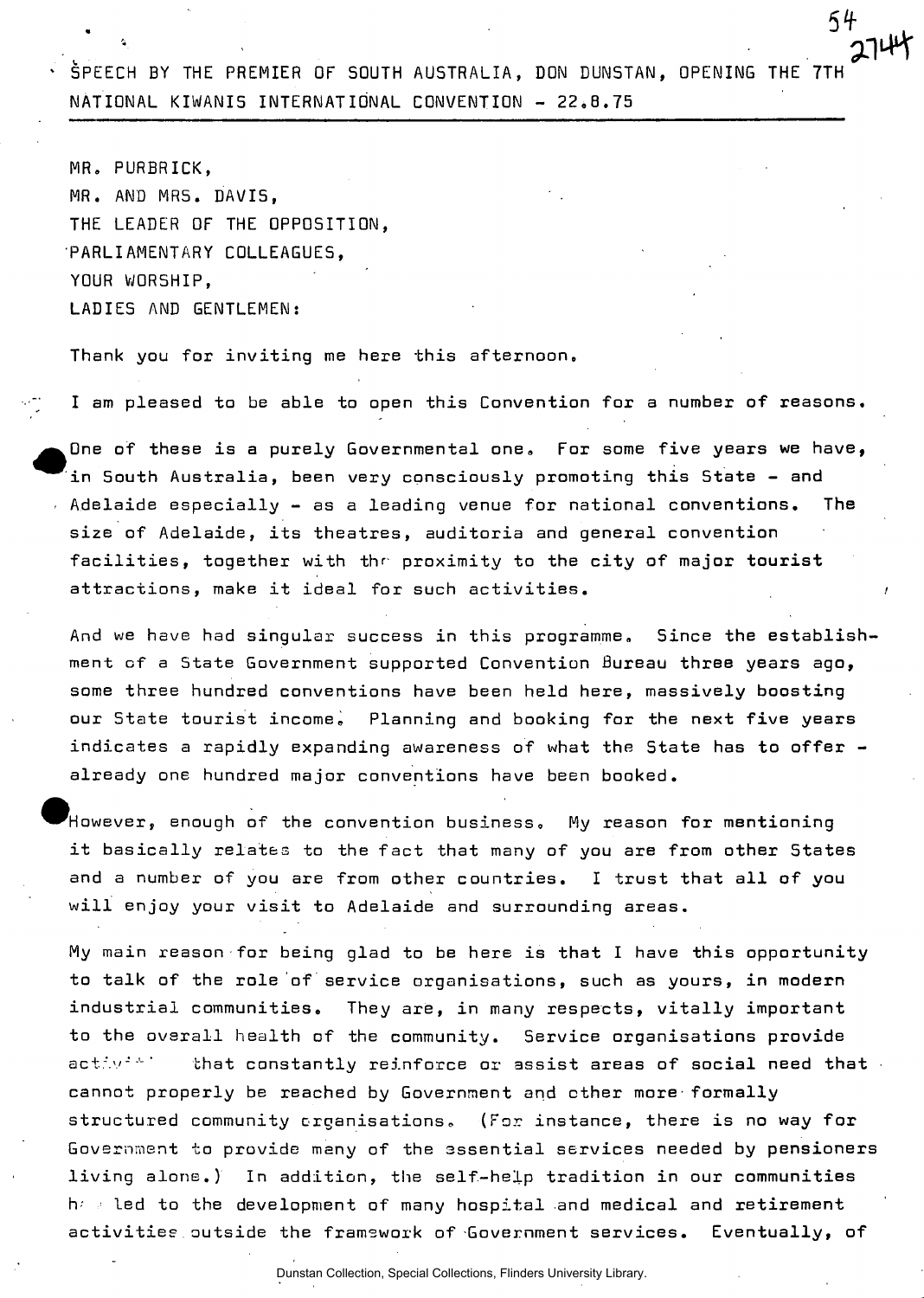course, at least in Australia, the need for such facilities and activities **V i . '**  is proven, and Government assistance is forthcoming, sometimes very substantially. But there is always an essential residual area of activity needing funding, and over the years service organisations have played an increasingly important role in these vital areas.

য়

My Government is committed to an extensive programme of funding for health, hospitals and community welfare structures and organisations. But it has always seemed to us a desirable situation to have community organisations involved in ancillary, augmentative, or even additional, supportive activities.

The notion of self-help in community activities and service facilities is, I believe, a most important one. I believe that in social planning we should at all times seek to achieve an effective balance between what is provided by the community's taxes through Government, and what is provided either through private donations or desirable community activities by citizens.

In this respect, Kiwanis International is an outstanding organisation. Its activities, directed as they are to specific work projects in the community, avoid the situation that some servi.ce organisations have found themselves in of sponsoring an apparently endless list of paid endurance tests - Walk-a-thons, Bike-a-thons - Marathon marble contests, Pole-sitting fiestas, and the like. The energy and organisational effort that goes into the sponsorship of such contests could, it seems to me effectively be used within the community as such, in actual work projects. Chopping pensioners' wood - assisting in repairs to senior citizens clubs participation in the organisations of community services that should be encouraged,,

There is nothing particularly socially useful in walking along the beach from Brighton to Semaphore, other than perhaps for the health of the participants. To ask people to pay so many cents per mile for such an activity seems to me to be inane, as is the effective dissipation of energy thus encouraged. Energy should be used for sterner, more socially important objectives.

I personally decline to sponsor people on these pointless exercises. I simply send a donation directly to the charities concerned, in a conscious effort to encourage a different and more productive attitude to community activity.

Well in all this, come summer, we will in South Australia have the chance of seeing how effectively the community groups and service organisations can participate in community projects without indulging themselves **in**  Dunstan Collection, Special Collections, Flinders University Library.<br>SUCh energy wasting activities.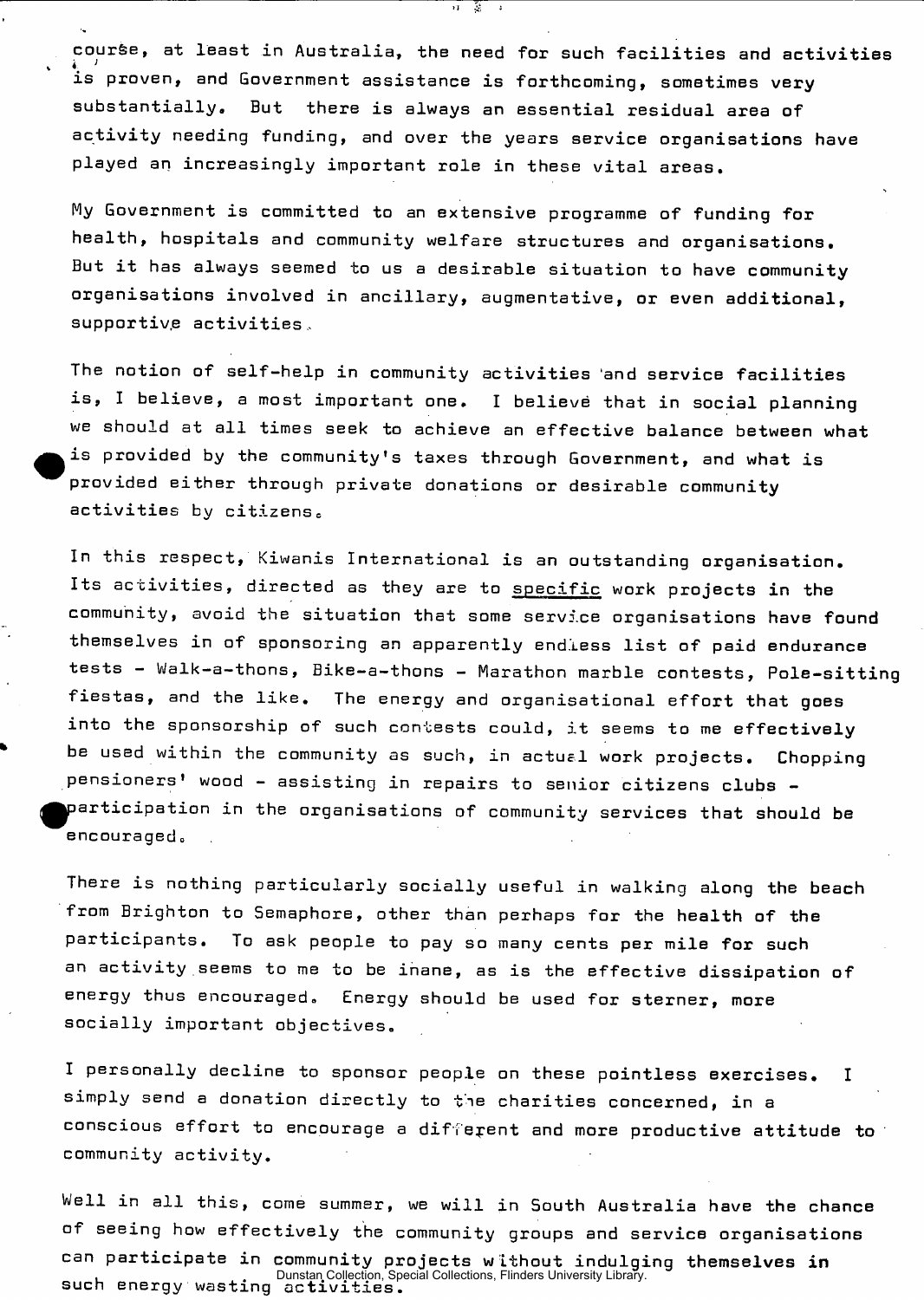This summer it is the State Government's intention to embark upon an extensive, and long term., State-wide anti-litter campaign. For the purposes of the Campaign, litter will be considered to be anything from cars dumped in the outback to paper cups and cigarette packs on the beaches. The community - schools, industries and service organisations will be encouraged to join in this Campaign. And in addition to raising people's consciousness of the growing litter problem, it will be designed to fit in with subsequent legislative action the Government will take in this area.

And my point in mentioning this is, that if we are to have 'marathons' organised by community groups, I believe that they should be designed to assist in specific projects. Ten cents for each unit of litter fathered in, if you like, regular litter 'marathon' clean-ups, seems to me to be far more socially desirable than so-called endurance tests at ten cents a kilometre.

And as I have said, it is because of the very practical community work and service programmes of the Kiwanis that I am pleased to be here today and to open your 7th Convention.

I trust your deliberations and discussions will be fruitful and effective in continuing your realistic programme of service to your communities.

Thank you.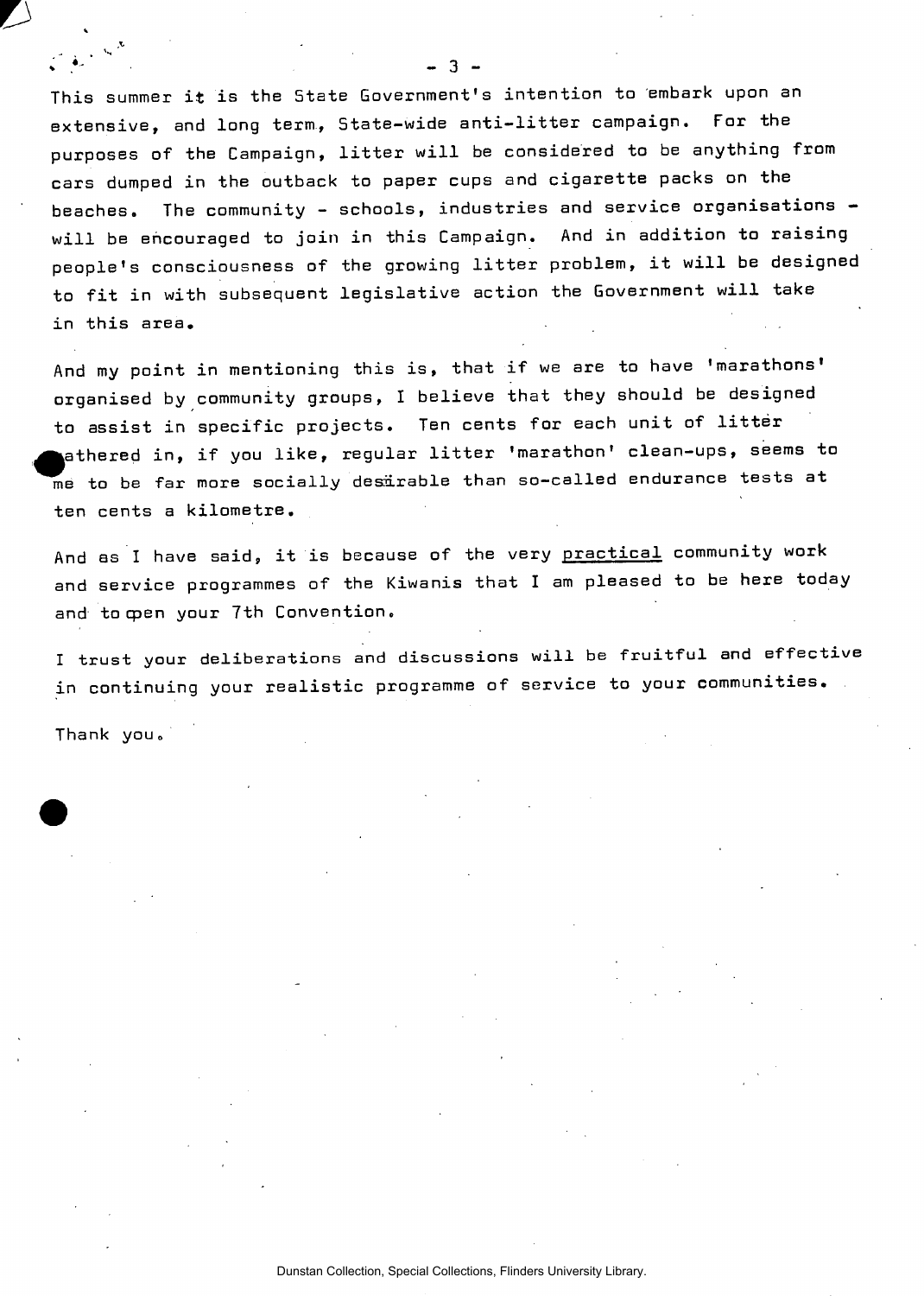SPEECH BY THE PREMIER OF SOUTH AUSTRALIA, DON DUNSTAN, OPENING THE 7TH NATIONAL KIWANIS INTERNATIONAL CONVENTION - 22.8.75

54

MR. PURBRICK, MR. AND MRS. DAVIS, THE LEADER OF THE OPPOSITION, PARLIAMENTARY COLLEAGUES, YOUR WORSHIP, LADIES AND GENTLEMEN:

%

Thank you for inviting me here this afternoon.

I am pleased to be able to open this Convention for a number of reasons.

One of these is a purely Governmental one. For some five years we have, in South Australia, been very consciously promoting this State - and Adelaide especially - as a leading venue for national conventions. The size of Adelaide, its theatres, auditoria and general convention facilities, together with the proximity to the city of major tourist attractions, make it ideal for such activities. 1

And we have had singular success in this programme. Since the establishment of a State Government supported Convention Bureau three years ago, some three hundred conventions have been held here, massively boosting our State tourist income. Planning and booking for the next five years indicates a rapidly expanding awareness of what the State has to offer  $$ already one hundred major conventions have been booked.

However, enough of the convention business. My reason for mentioning it basically relates to the fact that many of you are from other States and a number of you are from other countries. I trust that all of you will enjoy your visit to Adelaide and surrounding areas.

My main reason for being glad to be hers is that I have this opportunity to talk of the role of service organisations, such as yours, in modern industrial communities. They are, in many respects, vitally important to the overall health of the community, Service organisations provide activit" that constantly reinforce or assist areas of social need that cannot properly be reached by Government and other more formally structured community *inganisations.* (For instance, there is no way for Government to provide ineny of the rsssen' ial services needed by pensioners living alone.) In addition, the self-help tradition in our communities  $\mathsf{h}^\vee$  oled to the development of many hospi $t$ al and medical and retirement activities outside the framework of Government services. Eventually, of

Dunstan Collection, Special Collections, Flinders University Library.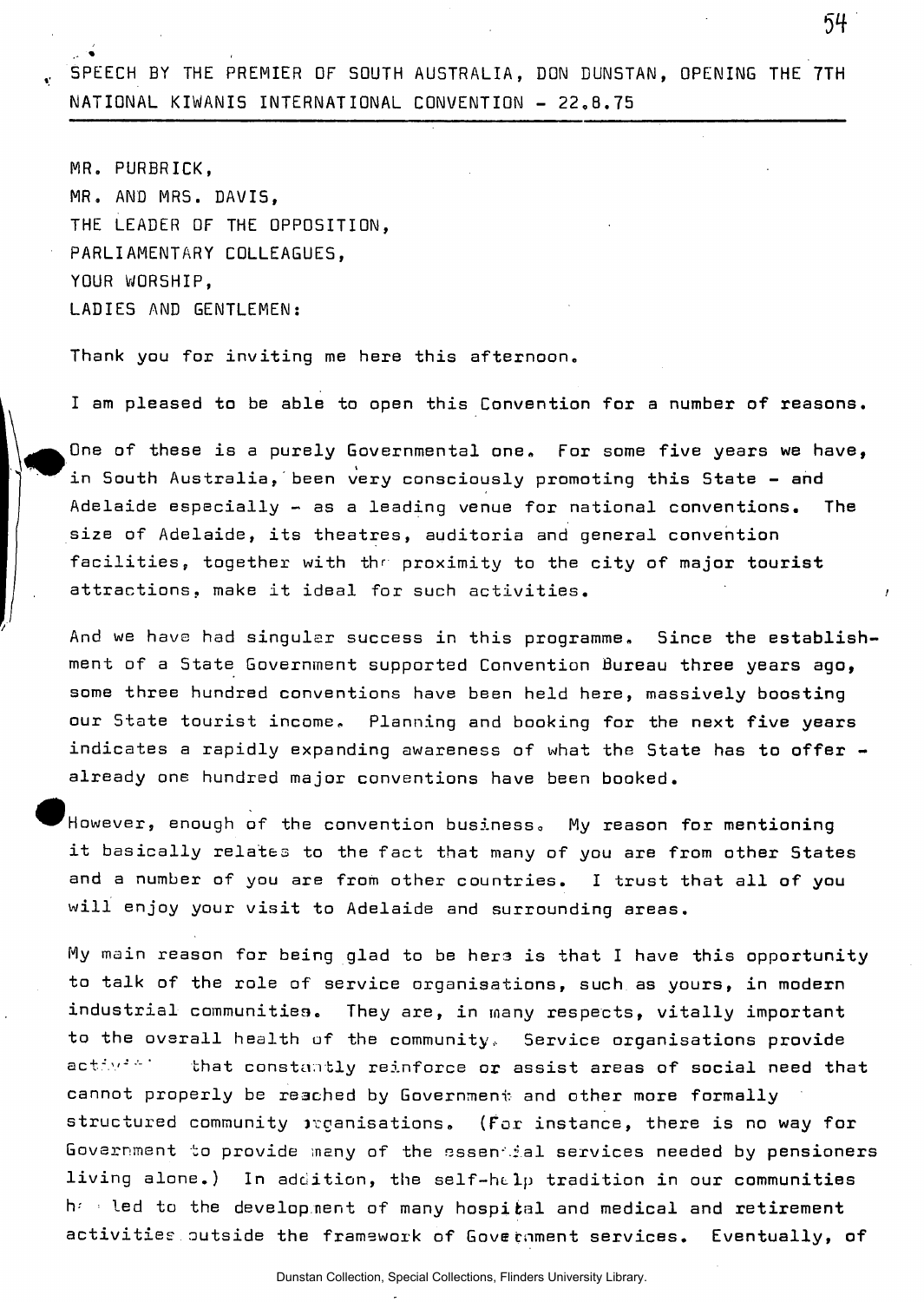course, at least in Australia, the need for such facilities and activities . is proven, and Government assistance is forthcoming, sometimes very substantially. But there is always an essential residual area of activity needing funding, and over the years service organisations have played an increasingly important role in these vital areas.

お 幕 田

My Government is committed to an extensive programme of funding for health, hospitals and community welfare structures and organisations. But it has always seemed to us a desirable situation to have community organisations involved in ancillary, augmentative, or even additional, supportive activities.

The notion of self-help in community activities and service facilities is, I believe, a most important one. I believe that in social planning we should at all times seek to achieve an effective balance between what is provided by the community's taxes through Government, and what is provided either through private donations or desirable community activities by citizens.

In this respect, Kiwanis International is an outstanding organisation. Its activities, directed as they are to specific work projects in the community, avoid the situation that some service organisations have found themselves in of sponsoring an apparently endless list of paid endurance tests - Walk-a-thons, Bike-a-thons - Marathon marble contests, Pole-sitting fiestas, and the like. The energy and organisational effort that goes into the sponsorship of such contests could, it seems to me effectively be used within the community as such, in actual work projects. Chopping pensioners' wood - assisting in repairs to senior citizens clubs participation in the organisations of community services that should be encouraged,

There is nothing particularly socially useful in walking along the beach from Brighton to Semaphore, other than perhaps for the health of the participants. To ask people to pay so many cents per mile for such an activity seems to me to be inane, as is the effective dissipation of energy thus encouraged. Energy should be used for sterner, more socially important objectives,

I personally decline to sponsor people on these pointless exercises. I simply send a donation directly to the charities concerned, in a conscious effort to encourage a different and more productive attitude to community activity.

Well in all this, come summer, we will in South Australia have the chance of seeing how effectively the community groups apd service organisations can participate in community projects without indulging themselves in Dunstan Collection, Special Collections, Flinders University Library.<br>Such energy wasting activities.